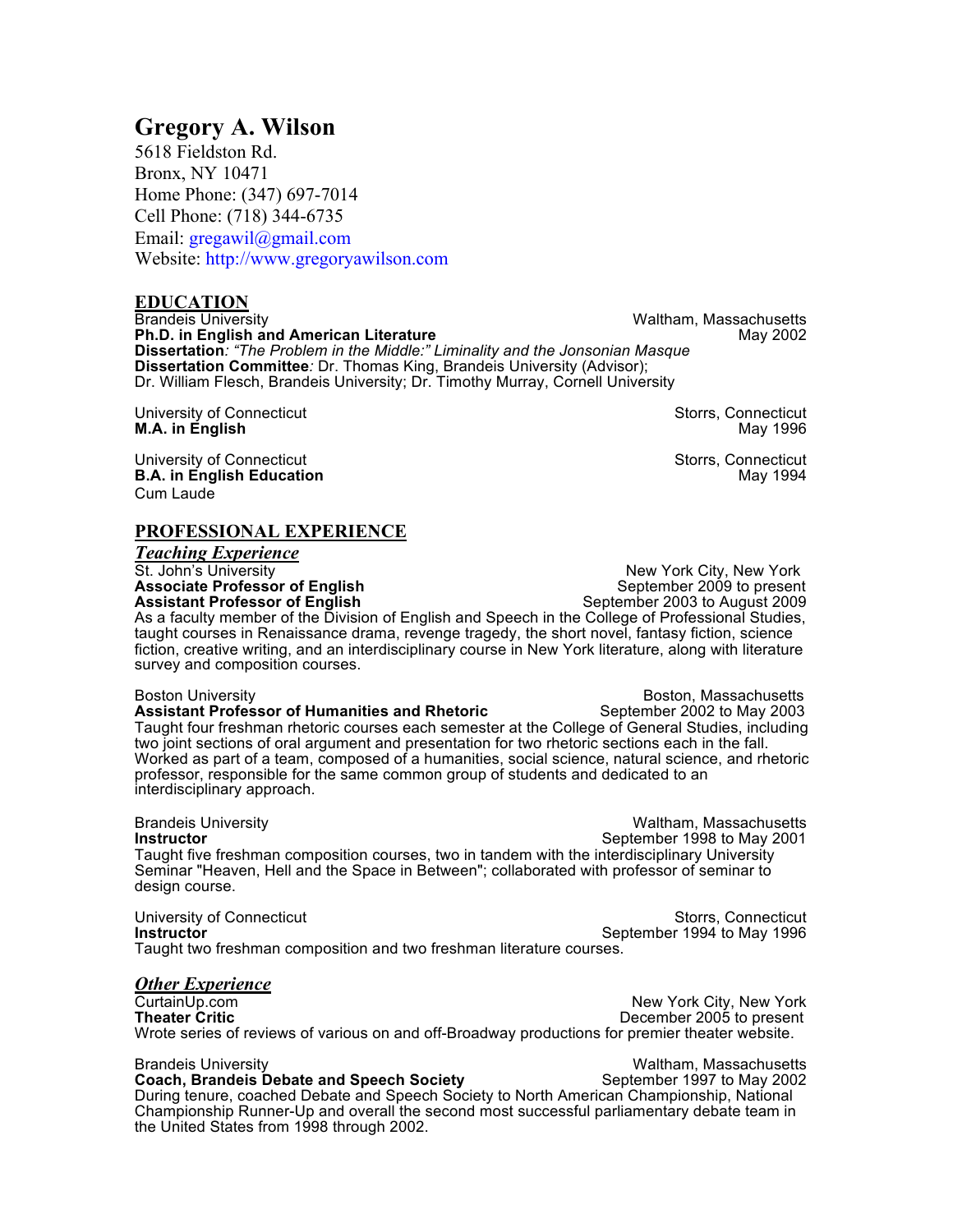### **PUBLICATIONS**

| "'His Own Portion of the Earth': The Rhetoric of Alienation and Separation<br>in Naipaul's A House for Mr. Biswas"<br>Book chapter for V.S. Naipaul's A House for Mr. Biswas: Critical Perspectives,<br>published by Pencraft International | Spring 2013      |
|---------------------------------------------------------------------------------------------------------------------------------------------------------------------------------------------------------------------------------------------|------------------|
| "The Caretaker of Mire"<br>Short story for Triumph Over Tragedy, anthology to benefit the victims of<br>Superstorm Sandy, edited by R.T. Kaelin                                                                                             | Spring 2013      |
| "The Presuil's Call"<br>Short story for When The Villain Comes Home, anthology to be<br>published by Dragon Moon Press, edited by bestselling author Ed Greenwood                                                                           | Summer 2012      |
| "This Insatiable Hunger for Sympathy': Virginia Woolf's Vision of Unity<br>in Mrs. Dalloway"<br>Book chapter for Twentieth Century Literature Criticism, v. 268, published by<br>Gale Cengage                                               | Spring 2012      |
| "Podcasting for the Speculative Fiction Author: The Revolution Will Be Recorded"<br>Article for The Bulletin of the Science Fiction and Fantasy Writers<br>of America                                                                       | Spring 2012      |
| "Networking for the Speculative Fiction Author"<br>Article for The Bulletin of the Science Fiction and Fantasy Writers<br>of America                                                                                                        | Summer 2011      |
| The Third Sign<br>Novel for Five Star Press (an imprint of Gale Cengage)                                                                                                                                                                    | Summer 2009      |
| "The Tragedy of Revenge: Sexual, Moral and Political Power in The Revenger's<br>Tragedy"<br>Book chapter for Authority of Expression in Early Modern England, published<br>by Cambridge Scholars Publishing                                 | Spring 2009      |
| "Unrepenting Sorrow and Deliberate Sin': Milton and Hawthorne's Understanding<br>of Evil"<br>Book chapter for Framing Evil: Portraits of Terror & the Imagination, conference<br>proceedings published by Inter-Disciplinary Press          | Winter 2008      |
| Book review of Music Downtown: Writings from the Village Voice by Kyle Gann<br>For Popular Music and Society, Volume 31, No. 2                                                                                                              | Spring 2008      |
| The Problem in the Middle: Liminal Space and the Court Masque<br><b>Book for Clemson University Press</b>                                                                                                                                   | <b>Fall 2007</b> |
| "His Own Portion of the Earth': The Rhetoric of Alienation and Separation<br>in Naipaul's A House for Mr. Biswas"<br>Article for Peer English, refereed journal published by the University of<br>Leicester                                 | Summer 2006      |
| "This Insatiable Hunger for Sympathy': Virginia Woolf's Vision of<br>Unity in Mrs. Dalloway"<br>Article for The CEA Critic, refereed journal published by The College<br><b>English Association</b>                                         | Spring 2005      |
| "The Lurid Story Narrated": Narrative Style and the Commodity of the<br>Story in the 'Eumaeus' Chapter of Joyce's Ulysses"<br>Article for In Between, refereed journal published by the University of Delhi                                 | Spring 2005      |
| "Malice, Falsehood and Excessive Pride': The Problem of Intolerance<br>in Marlowe's The Jew of Malta"<br>Article for The Upstart Crow, refereed journal published by Clemson UP                                                             | <b>Fall 2004</b> |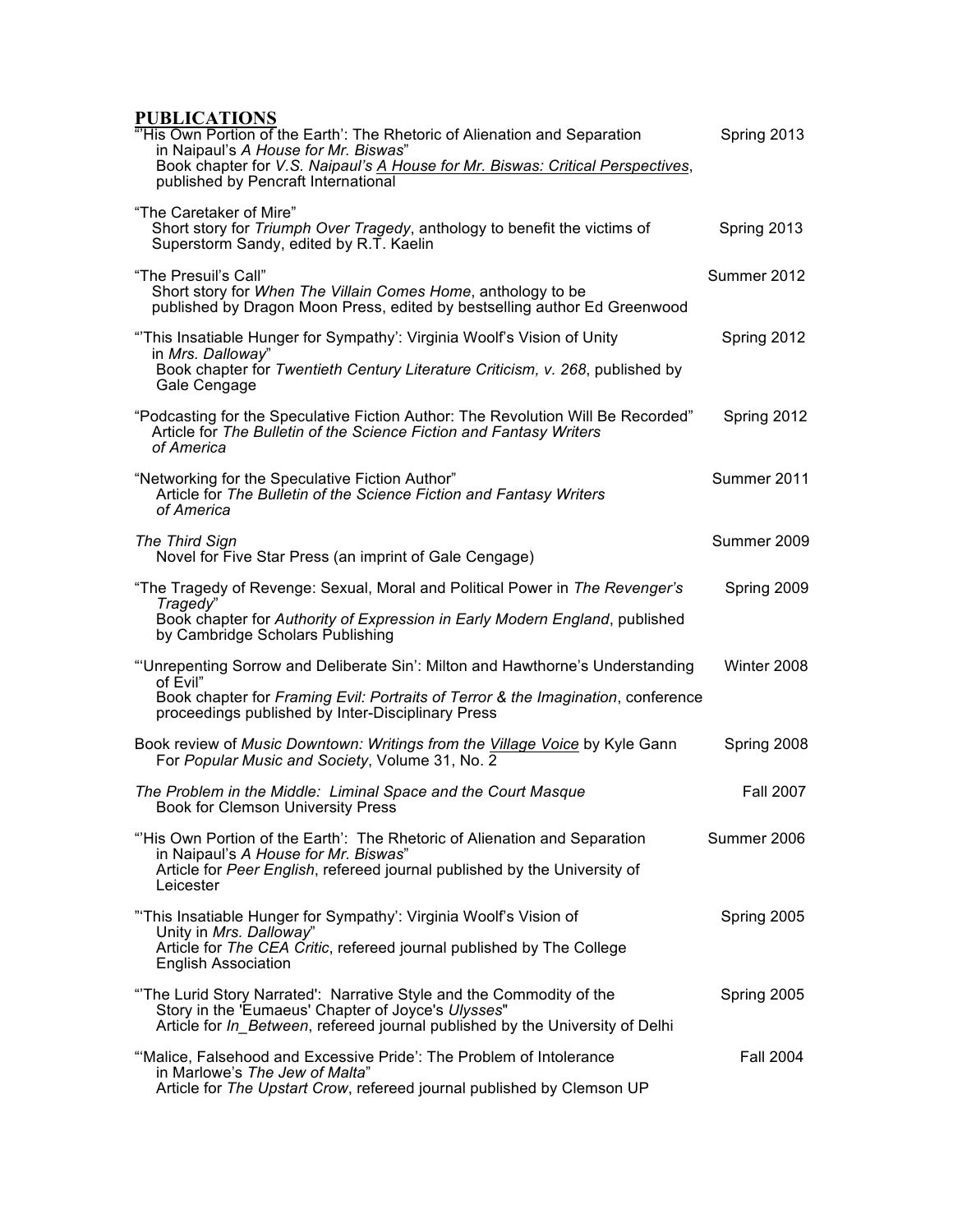| "Between Piracy and Justice: Liminality in Maxwell Philip's Emmanuel                                                                                       | Summer 2004      |
|------------------------------------------------------------------------------------------------------------------------------------------------------------|------------------|
| Appadocca<br>Article for Postcolonial Text (http://pkp.ubc.ca/pocol/index.php), refereed<br>online journal                                                 |                  |
| "Virginia Woolf's Temporal Vision: Modernism and Time in To The Lighthouse"<br>Book chapter for a critical reader of Virginia Woolf published by Macmillan | Spring 2004      |
| "The Problem in the Middle': Liminality in the Jonsonian Masque"<br>Article for LIMEN (www.mi2.hr), refereed online journal                                | Spring 2001      |
| <b>PRESENTATIONS</b><br>Panelist on "Reality Made Fantastic, or Fantasy Made Real" panel, for<br>World Fantasy Convention 2012 in Toronto                  | November 2012    |
| Panelist on "Teaching SF-Focus on Educators" panel, for Worldcon in Chicago                                                                                | August 2012      |
| Panelist on "Teaching Writing" panel, for Worldcon in Chicago                                                                                              | August 2012      |
| Reading of "The Presuil's Call," short story, for Gen Con in Indianapolis                                                                                  | August 2012      |
| Panelist on "Writing When Inspiration Fails You," panel, for Gen Con<br>in Indianapolis                                                                    | August 2012      |
| Panelist on "Writing from Life" panel, for Gen Con in Indianapolis                                                                                         | August 2012      |
| Panelist on "Stealing from History" panel, for Gen Con in Indianapolis                                                                                     | August 2012      |
| Panelist on "Inside the Writer's Studio" panel, for Gen Con in Indianapolis                                                                                | August 2012      |
| Panelist on "Painting with Words" panel, for Gen Con in Indianapolis                                                                                       | August 2012      |
| Panelist on "Get to the Point of View" panel, for Gen Con in Indianapolis                                                                                  | August 2012      |
| Panelist on "Characters with Character" panel, for Gen Con in Indianapolis                                                                                 | August 2012      |
| Panelist on "Writing Right" panel, for Gen Con in Indianapolis                                                                                             | August 2012      |
| Reading of "The Presuil's Call," short story, for Readercon in Boston                                                                                      | <b>July 2012</b> |
| Reading of Ascension character treatment as part of Codex group reading, for<br>Readercon in Boston                                                        | <b>July 2012</b> |
| Panelist on "Teaching and Doing" panel, for Readercon in Boston                                                                                            | <b>July 2012</b> |
| Panelist on "Podcasting for the Speculative Fiction Author" panel, for Readercon<br>in Boston                                                              | <b>July 2012</b> |
| Reading of "The Presuil's Call," short story, for Westercon in Seattle                                                                                     | <b>July 2012</b> |
| Panelist on "Reaching the Unteachable" panel for Westercon in Seattle                                                                                      | <b>July 2012</b> |
| Panelist on "Hard Fantasy" panel for Westercon in Seattle                                                                                                  | <b>July 2012</b> |
| Panelist on "Magic or Religion?" panel for Westercon in Seattle                                                                                            | <b>July 2012</b> |
| Panelist on "Detectives and Criminals in Fantasy and Science Fiction" panel, for<br>Westercon in Seattle                                                   | <b>July 2012</b> |
| Panelist on "From First Word to Finished Work" panel, for Westercon in Seattle                                                                             | <b>July 2012</b> |
| Panelist on "Who Is The Best Dragon?" panel, for Westercon in Seattle                                                                                      | <b>July 2012</b> |
| Reading of "The Presuil's Call," short story, for Origins in Columbus                                                                                      | June 2012        |
| Panelist on "Forging an Online Presence" panel, for Origins in Columbus                                                                                    | June 2012        |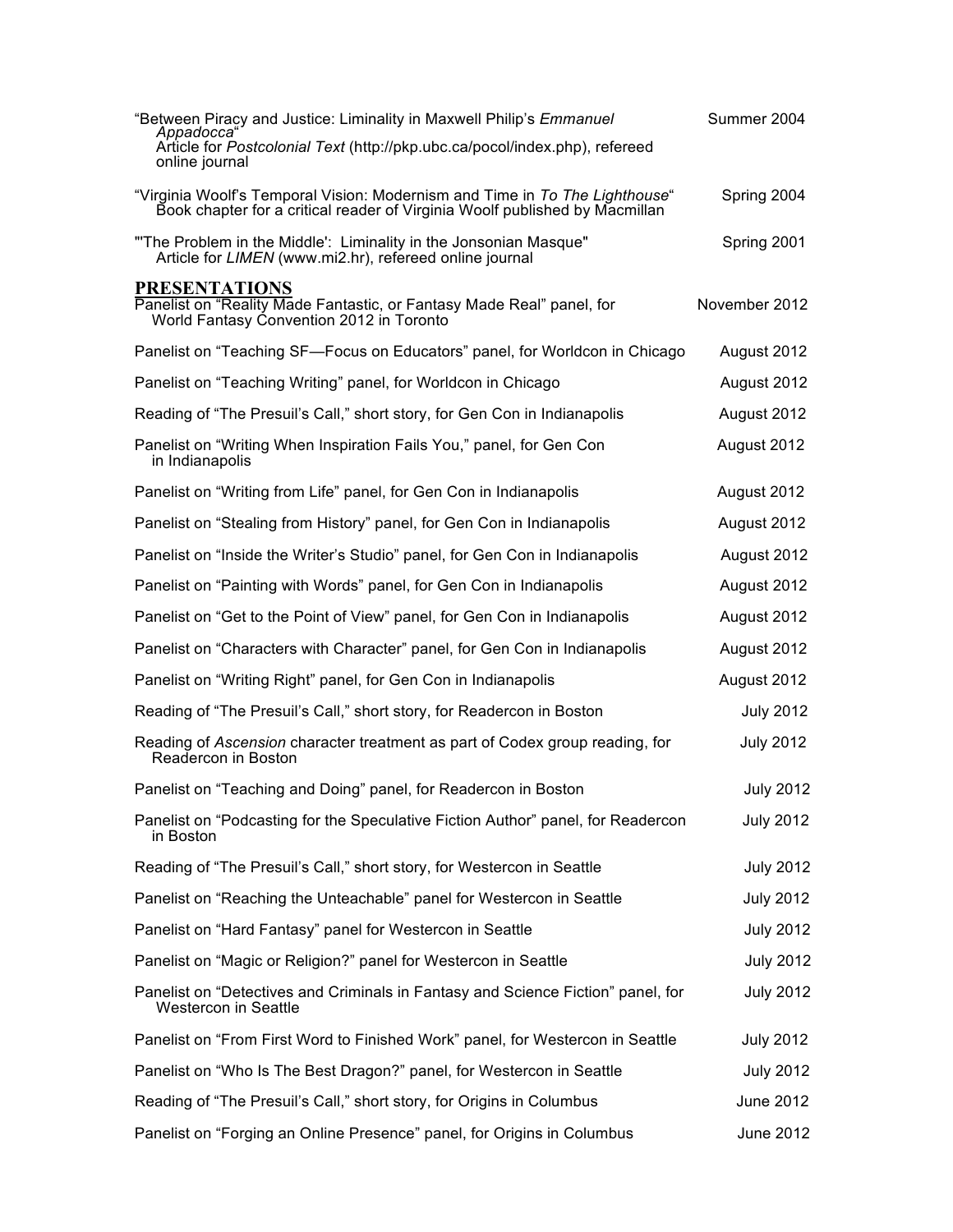| Panelist on "Nuts and Electronic Bolts" panel, for Origins in Columbus                                                               | June 2012        |
|--------------------------------------------------------------------------------------------------------------------------------------|------------------|
| Panelist on "The Digital Landscape" panel, for Origins in Columbus                                                                   | June 2012        |
| Panelist on "The Art of the Short Story" panel, for Origins in Columbus                                                              | June 2012        |
| Panelist on "What's In Your Basement?" panel, for Origins in Columbus                                                                | June 2012        |
| Panelist on "Publishing 101" panel, for Origins in Columbus                                                                          | June 2012        |
| Panelist on "The Revolution will be Podcasted" panel, for Ad-Astra Conference<br>in Toronto                                          | April 2012       |
| Panelist on "Villains 101" panel, for Ad-Astra Conference in Toronto                                                                 | April 2012       |
| Panelist on "The Intersection Between Academic and the Creative in<br>Speculative Fiction" panel, for Ad-Astra Conference in Toronto | April 2012       |
| Panelist on "Consistent Magic Systems in Fantasy" panel, for Worldcon in Reno                                                        | August 2011      |
| Panelist on "The Lord of the Rings: Assessing the Movie Trilogy" panel, for<br>Worldcon in Reno                                      | August 2011      |
| Panelist on "Teaching SF: Stretching the Mind While Thinking Outside<br>the Box" panel, for Worldcon in Reno                         | August 2011      |
| Reading of Icarus, completed novel, for Gen Con in Indianapolis                                                                      | August 2011      |
| Panelist on "Business of Writing" panel, for Gen Con in Indianapolis                                                                 | August 2011      |
| Panelist on "Care and Feeding of Your Editor" panel, for Gen Con<br>in Indianapolis                                                  | August 2011      |
| Panelist on "Make it Steamy-A Look at the Steampunk Genre" panel, for<br>Gen Con in Indianapolis                                     | August 2011      |
| Panelist on "Worldbuilding—Geography" panel, for Gen Con in Indianapolis                                                             | August 2011      |
| Panelist on "Writing Right--Dialogue and Dialects" panel, for Gen Con in<br>Indianapolis                                             | August 2011      |
| "Podcasts, Professions and Shameless Promotion: Combining Different Worlds<br>to Advance a Career," talk for Readercon in Boston     | <b>July 2011</b> |
| Panelist on "Science Fiction for Today's Undergraduate" panel, for Readercon<br>in Boston                                            | <b>July 2011</b> |
| Reading of Grayshade, completed novel, for Ad-Astra Conference in Toronto                                                            | April 2011       |
| Panelist on "What Makes a Hero?" panel, for Ad-Astra Conference in Toronto                                                           | April 2011       |
| Panelist on "Why Professionalism Matters" panel, for Ad-Astra Conference<br>in Toronto                                               | April 2011       |
| Panelist on "Exposition" panel, for Ad-Astra Conference in Toronto                                                                   | April 2011       |
| Panelist on "Travel, Research and Writing" panel, for Ad-Astra Conference<br>in Toronto                                              | April 2011       |
| Panelist on "What is Left to the Imagination" panel, for World Fantasy<br>Convention 2010 in Columbus                                | August 2010      |
| Reading of Grayshade, completed novel, for Gen Con in Indianapolis                                                                   | August 2010      |
| Panelist on "The Next Step" panel, for Gen Con in Indianapolis                                                                       | August 2010      |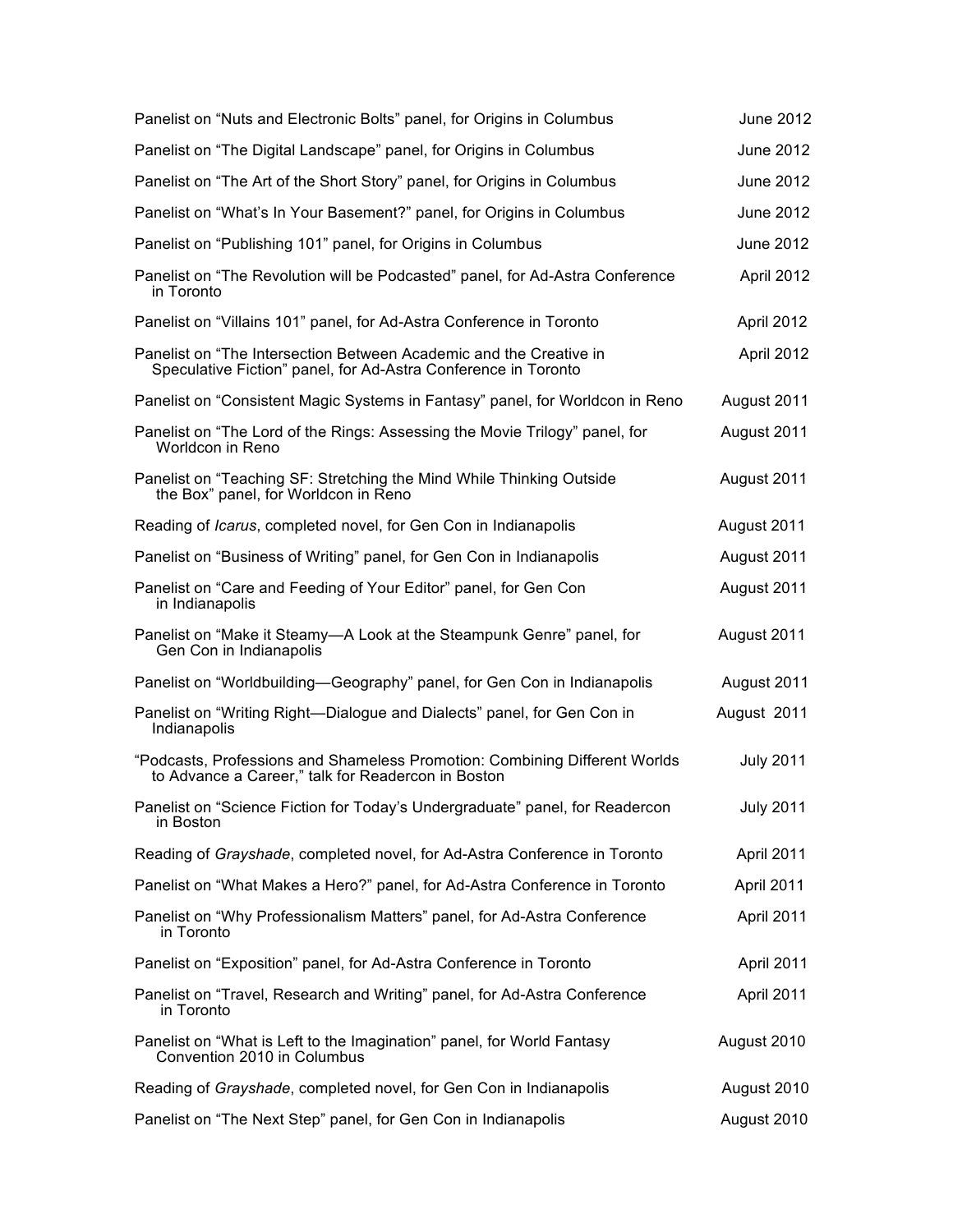| Panelist on "Digital Resources" panel, for Gen Con in Indianapolis                                                                                                  | August 2010       |
|---------------------------------------------------------------------------------------------------------------------------------------------------------------------|-------------------|
| Panelist on "Beating the Clock" panel, for Gen Con in Indianapolis                                                                                                  | August 2010       |
| Panelist on "Setting is King" panel, for Gen Con in Indianapolis                                                                                                    | August 2010       |
| Panelist on "The Antagonist" panel, for Gen Con in Indianapolis                                                                                                     | August 2010       |
| Panelist on "The Protagonist" panel, for Gen Con in Indianapolis                                                                                                    | August 2010       |
| Panelist on "MD PHD SFWA" panel, for Readercon in Boston                                                                                                            | <b>July 2010</b>  |
| Reading of The Third Sign, published novel, for Ad-Astra Conference in Toronto                                                                                      | April 2010        |
| Panelist on "Each Character's Voice" panel, for Ad-Astra Conference in Toronto                                                                                      | April 2010        |
| Panelist on "Teaching Speculative Fiction" panel, for Ad-Astra Conference in Toronto                                                                                | April 2010        |
| Panelist on "Same Old Settings" panel, for Ad-Astra Conference in Toronto                                                                                           | April 2010        |
| Panelist on "Research in Speculative Fiction" panel, for the 31 <sup>st</sup> International<br>Conference on the Fantastic in the Arts in Orlando                   | March 2010        |
| Reading of The Third Sign, published novel, for Gen Con in Indianapolis                                                                                             | August 2009       |
| Panelist on "The Business of Writing" panel, for Gen Con in Indianapolis                                                                                            | August 2009       |
| Panelist on "The Writer's Spirit" panel, for Gen Con in Indianapolis                                                                                                | August 2009       |
| Panelist on "Wicked Queens and Evil Kings" panel, for Gen Con in Indianapolis                                                                                       | August 2009       |
| Panelist on "Great Opening Lines" panel, for Gen Con in Indianapolis                                                                                                | August 2009       |
| Reading of <i>Icarus</i> , completed novel, for Worldcon in Montreal                                                                                                | August 2009       |
| Panelist on "The Singularity: O RLY?" panel, for Worldcon in Montreal                                                                                               | August 2009       |
| Panelist on "First Contact: The Meeting" panel, for Worldcon in Montreal                                                                                            | August 2009       |
| Reading of The Third Sign, published novel, for Readercon in Boston                                                                                                 | <b>July 2009</b>  |
| Reading of The Third Sign, forthcoming novel, for Ad-Astra Conference in Toronto                                                                                    | March 2009        |
| Panelist on "Different Kinds of Fantasy: Epic, Urban and Everything in Between"<br>panel, for Ad-Astra Conference in Toronto                                        | <b>March 2009</b> |
| Panelist on "How Not To Submit Your Work" panel, for Ad-Astra Conference in<br>Toronto                                                                              | March 2009        |
| Reading of <i>Icarus</i> , completed novel, for the 30th International Conference on the<br>Fantastic in the Arts in Orlando                                        | <b>March 2009</b> |
| Reading of Icarus, completed novel, for World Fantasy Convention 2008<br>in Calgary                                                                                 | October 2008      |
| Reading of <i>Icarus</i> , completed novel, for Readercon in Boston                                                                                                 | <b>July 2008</b>  |
| "Reforming The Yahoo Race': Lemuel Gulliver, Relativism, and the Travel Narrative" March 2008<br>for the College English Association's 2008 Conference in St. Louis |                   |
| Reading of Icarus, novel in progress, for the 29 <sup>th</sup> International Conference on the<br>Fantastic in the Arts in Orlando                                  | <b>March 2008</b> |
| Reading of <i>Icarus</i> , novel in progress, for the 2007 Fantasy Matters Conference<br>at the University of Minnesota                                             | November 2007     |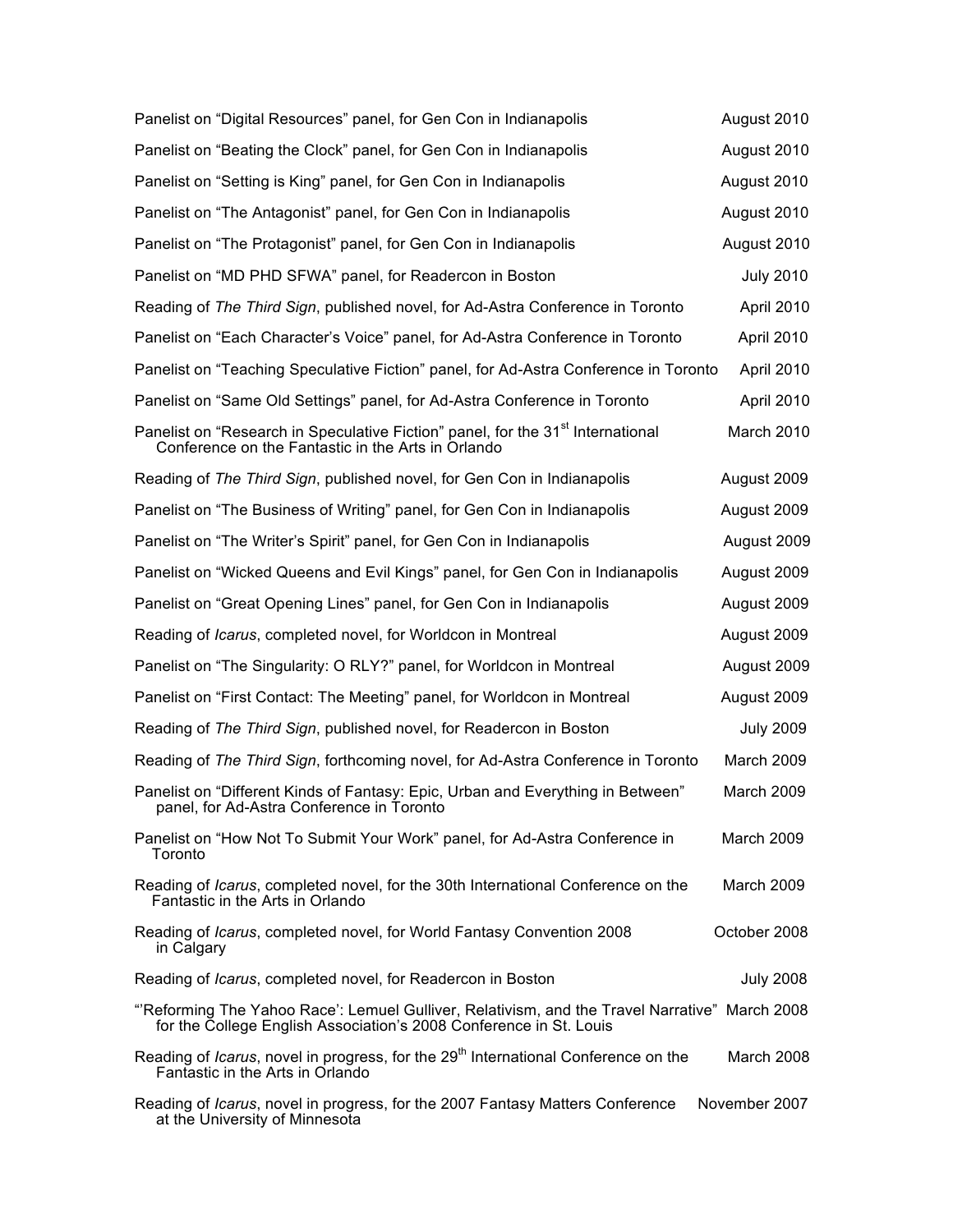| "Servant of Two Masters: Ben Jonson's Use of Liminal Space in Prince Henry's<br>Barriers" for the South Atlantic Modern Language Association's 2007<br>Convention in Atlanta, GA                                                 | November 2007     |
|----------------------------------------------------------------------------------------------------------------------------------------------------------------------------------------------------------------------------------|-------------------|
| "This Insatiable Hunger for Sympathy': Virginia Woolf's Vision of Unity in <i>Mrs. Dalloway</i> " for the 17 <sup>th</sup> Annual Conference on Virginia Woolf at Miami<br>University of Ohio                                    | June 2007         |
| "'His Own Portion of the Earth': The Rhetoric of Alienation and Separation<br>in Naipaul's A House for Mr. Biswas" for the Tenth Nordic Conference of English<br>Studies in Bergen, Norway                                       | May 2007          |
| "'Unrepenting Sorrow and Deliberate Sin': Milton and Hawthorne's Understanding<br>of Evil" for the Seventh Global Conference of Perspectives on Evil and Human<br>Wickedness in Salzburg, Austria                                | <b>March 2006</b> |
| "The Bucket Cast Down Behind the Veil': Booker T. Washington's Artistic Vision"<br>for the Fourth Annual Hawaii International Conference on Arts and Humanities<br>in Honolulu                                                   | January 2006      |
| "His Duty to Ireland': Language, Identity and Power in John Bull's Other Island<br>for the 2005 Mid-Atlantic Regional American Conference for Irish Studies at<br><b>Drew University</b>                                         | November 2005     |
| "A Spectacle of Strangeness': Liminality and the Social Message of the<br>Court Masque" for the College English Association's 2005 Conference<br>in Indianapolis                                                                 | April 2005        |
| "Between Piracy and Justice: Liminality in Maxwell Philip's Emmanuel<br>Appadocca" for the "Creating Identity and Empire in the Atlantic World,<br>1492-1888" Conference at the University of North Carolina, Greensboro         | September 2004    |
| "'O Showes! Showes! Mighty Showes!': Liminality and the Staging of the<br>Court Masque" for the Eleventh Annual Conference for the Group for<br>Early Modern Cultural Studies at the University of California, Irvine            | October 2003      |
| "'Fair Ones with Foul, Like Sunshine in Wet Weather': The Myth of<br>Democracy in the Public Theaters of Renaissance London" for the<br>XVI Medieval-Renaissance Conference at The University of Virginia's<br>College at Wise   | September 2003    |
| "The Problem in the Middle": Liminality in the Jonsonian Masque" for<br>the Renaissance Society of America's 2003 Conference in Toronto                                                                                          | <b>March 2003</b> |
| "Virginia Woolf's Temporal Vision: Modernism and Time in To The<br>Lighthouse" for the Twelfth Annual Central New York Conference on<br>Language and Literature at SUNY Cortland                                                 | October 2002      |
| "The Tragedy of Revenge: Sexual, Moral and Political Power in The<br>Revenger's Tragedy" for the XV Medieval-Renaissance Conference<br>at The University of Virginia's College at Wise                                           | September 2002    |
| "'As Milton Sings': The Nature of Miltonic Allusions in The Prelude" for<br>the Seventh International Miltonic Symposium in Beaufort, SC                                                                                         | June 2002         |
| "The Lurid Story Narrated': Narrative Style and the Commodity of the<br>Story in the 'Eumaeus' Chapter of Joyce's Ulysses" for the Eleventh<br>Annual Central New York Conference on Language and Literature<br>at SUNY Cortland | October 2001      |
| "Malice, Falsehood and Excessive Pride': The Problem of Intolerance<br>in Marlowe's The Jew of Malta" for the XIV Medieval-Renaissance<br>Conference at The University of Virginia's College at Wise                             | September 2001    |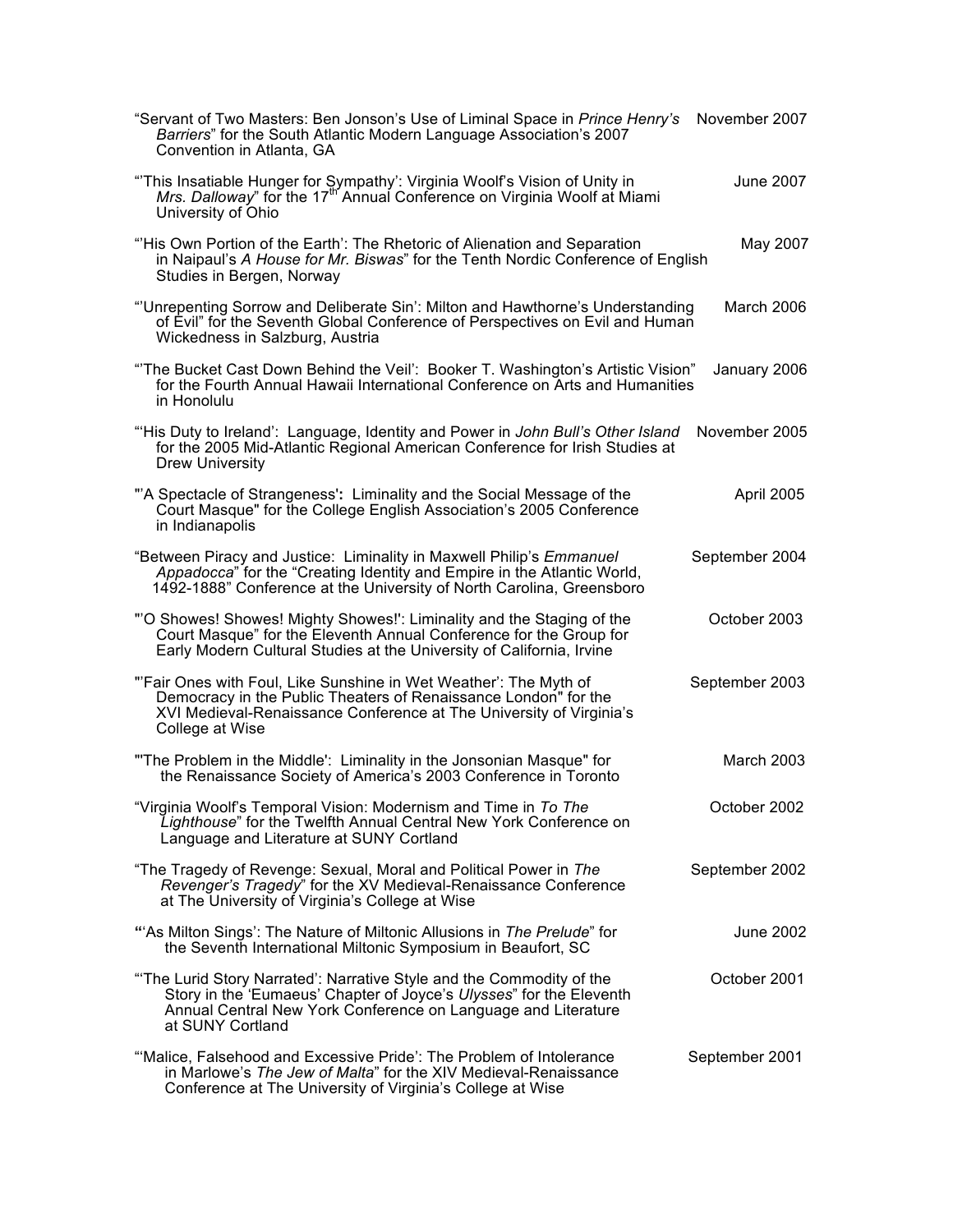#### **SCHOLARSHIPS AND AWARDS**

**Summer Research Grant, St. John's University (2004, 2006, 2008, 2011)**

**Research Course Reduction (Competitive Award), St. John's University (2005-06, Fall 2007)**

**Dissertation Year Fellowship, Brandeis University (2001-02)**

**New England Scholar, University of Connecticut (1994)**

**Member, Phi Kappa Phi Honor Society (Inducted 1993)**

**Member, Golden Key Honor Society (Inducted 1993)**

**Seventh and Eighth Speaker of the Year in the nation, American Parliamentary Debate Association (1994-95 and 1995-96)**

**Two-time second place public speaker in the world, World Debating Championships (1995 and 2000)**

#### **SERVICE**

*Organization and Conference Service* **Writers' Workshop Professional Author—Worldcon (August 2012) Read and Critique Workshop Professional Author—Gen Con (August 2012) Writing Workshop Professional Author—Westercon (July 2012) Writers' Workshop Professional Author—Worldcon (August 2011) Read and Critique Workshop Professional Author—Gen Con (August 2011) Read and Critique Workshop Professional Author—Gen Con (August 2010) Read and Critique Workshop Professional Author—Gen Con (August 2009) Chair, Panel—"English Moderns"—Tenth Nordic Conference of English Studies (May 2007) Chair, Panel—"English"—Fourth Annual Hawaii International Conference on Arts and Humanities (January 2006) Chair, Panel—"Monsters and Imaginations"—2005 Conference for the College** 

 **English Association (April 2005)**

**Chair, Panel—"Early Modern Performers and Performances"—Eleventh Annual Conference for the Group for Early Modern Cultural Studies (October 2003)**

**Graduate Student Liaison to the Executive Council of the Association of Literary Scholars and Critics (2001-02)**

#### *St. John's University*

**Member, Committee on Admissions and Academic Standards (2003-04, 2008-present) Senator, University Senate (2011-2012)**

**Chair, Committee on Admissions and Academic Standards (2006-2008) Secretary, Committee on Admissions and Academic Standards (2004-06) Panelist, Faculty Round Table on Ethics and Professional Conflicts (March 2006) Member, Global Literature Development Committee (2004-05)**

#### *Boston University*

**Chair, Outstanding Freshman Essay Contest Committee (2002-03) Member, Faculty Research and Scholarship Committee (2002-03)**

#### **RESEARCH AND TEACHING INTERESTS**

**Renaissance Literature (particularly drama), Shakespeare, Speculative Fiction, Creative Writing, Modern Drama**